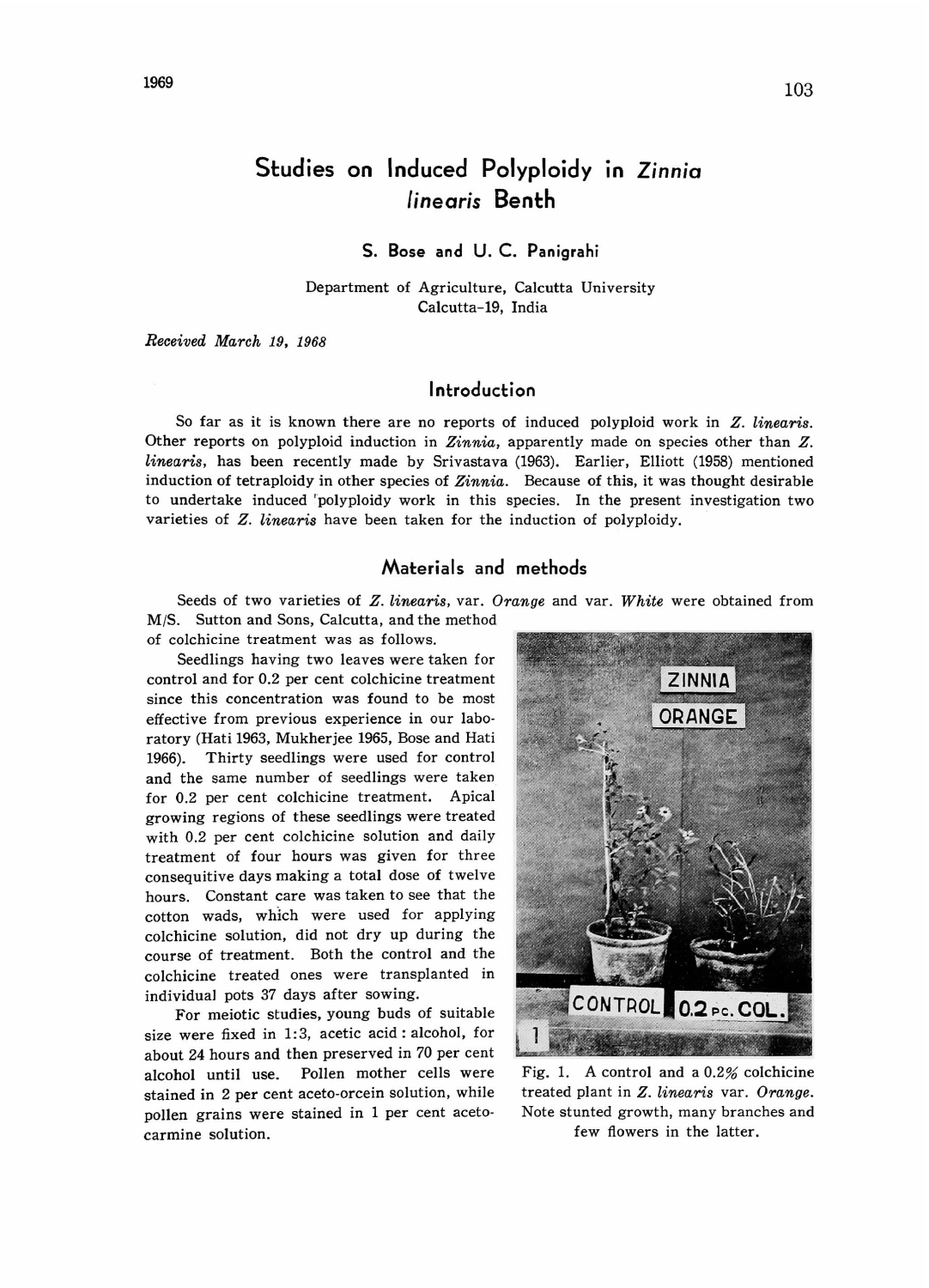## **Observations**

It can be observed from Table 1 that the percentage of survival of the colchicine treated plants of both the varieties were lower than the respective controls but the number of colchicine treated plants surviving in the var. Orange was more than that in the var. White (Fig. 2). Colchicine treated plants of both the varieties exhibited slow growth during the early stages of development and the height of colchicine treated plants of both the varieties were shorter than the respective controls (Fig. 3). The leaves of some of the colchicine treated plants were thicker, leathery and dark green in colour. A few plants in the var. Orange had wrinkled leaves.

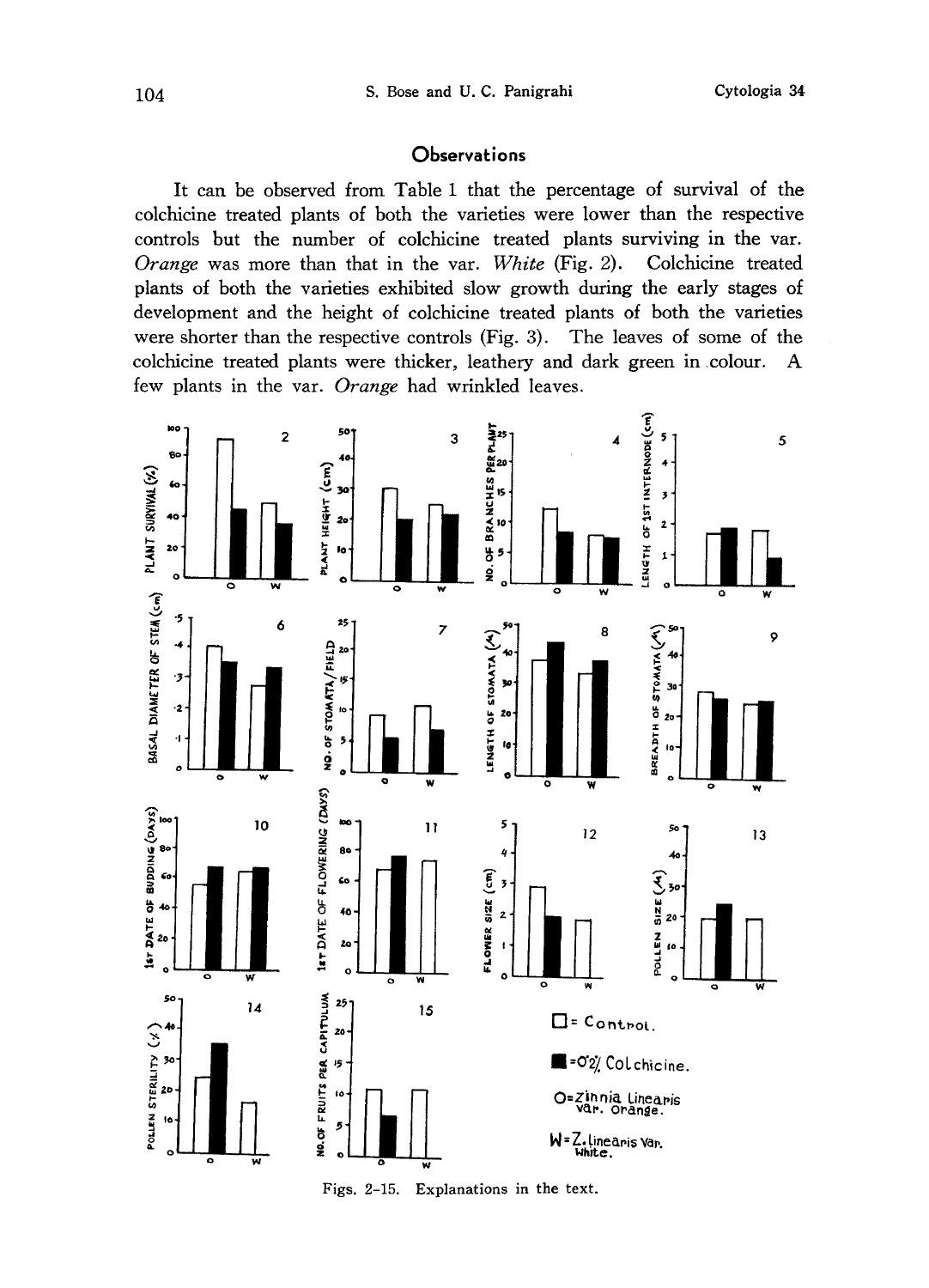Number of branches in the colchicine treated ones of both the varieties were less than that in the control (Fig. 4). Significant decrease in the length

Table 1. Effect of colchicine on survival of plants and plant height in two varieties of Zinnia linearis Benth

| Treatment               | No. of plants | No. of plants<br>surviving | Percent of  | Plant height (cm.) |                  |  |
|-------------------------|---------------|----------------------------|-------------|--------------------|------------------|--|
|                         | treated       | till maturity              | control     | Range              | $Mean \pm S.E.$  |  |
|                         |               |                            | var. Orange |                    |                  |  |
| Control                 | 30            | 28                         | 100.00      | $19 - 47$          | $31.85 + 1.294$  |  |
| Colchicine              | 30            | 14                         | 50.00       | $7.5 - 34.5$       | $20.39 + 2.354*$ |  |
| $(0.2\%)$               |               |                            | var. White  |                    |                  |  |
| Control                 | 30            | 15                         | 100.00      | $19.0 - 34.0$      | $45.46 + 1.000$  |  |
| Colchicine<br>$(0.2\%)$ | 30            | 11                         | 73.33       | $10.0 - 27.5$      | $22.22 + 1.393*$ |  |

\* Significant at 5%

Table 2. Number of branches, length of Ist internode and basal diameter in two varieties of Z. linearis Benth following colchicine treatment of seedlings

| Treatment               | No. of branches<br>per plant |                   | Length of Ist internode |                  | Basal diameter |                  |  |  |
|-------------------------|------------------------------|-------------------|-------------------------|------------------|----------------|------------------|--|--|
|                         | Range                        | $Mean + S.E.$     | Range                   | Mean $\pm$ S.E.  | Range          | $Mean + S.E.$    |  |  |
|                         |                              |                   |                         | var. Orange      |                |                  |  |  |
| Control                 | $5 - 17$                     | $12.53 + 0.535$   | $1.2 - 2.6$             | $1.75 + 0.055$   | $0.29 - 0.52$  | $0.41 \pm 0.009$ |  |  |
| Colchicine              | $2 - 14$                     | $8.5 \pm 1.157*$  | $1.8 - 2.1$             | $1.94 \pm 0.053$ | $0.27 - 0.42$  | $0.36 + 0.018*$  |  |  |
| (0.2%)                  | var. White                   |                   |                         |                  |                |                  |  |  |
| Control                 | $4 - 12$                     | $8.2 + 0.506$     | $1.5 - 2.2$             | $1.86 + 0.063$   | $0.22 - 0.32$  | $0.28 + 0.215$   |  |  |
| Colchicine<br>$(0.2\%)$ | $4 - 11$                     | $7.72 \pm 0.648*$ | $0.6 - 1.5$             | $0.96 + 0.077*$  | $0.22 - 0.48$  | $0.34 + 0.143$   |  |  |

\* Significant at 5%

| Table 3. Effect of colchicine on stomata frequency and size in two varieties of Z. linearis |  |  |  |
|---------------------------------------------------------------------------------------------|--|--|--|
| Benth                                                                                       |  |  |  |

| Treatment                       | No. of stomata per field     |                                                  | Length of stomata |                                        | Breadth of stomata             |                                        |  |
|---------------------------------|------------------------------|--------------------------------------------------|-------------------|----------------------------------------|--------------------------------|----------------------------------------|--|
|                                 | Range                        | Mean $\pm$ S.E.                                  | Range             | $Mean \pm S.E.$                        | Range                          | $Mean + S.E.$                          |  |
|                                 | var. Orange                  |                                                  |                   |                                        |                                |                                        |  |
| Control<br>Colchicine           | $7.8 - 11.2$<br>$4.6 - 6.4$  | $9.58 \pm 0.843$<br>$5.63 \pm 0.536$ * 41.2-47.2 | $35.6 - 40.4$     | $37.92 \pm 1.197$<br>$43.46 \pm 1.878$ | $24.0 - 31.6$<br>$24.4 - 26.8$ | $28.56 \pm 1.439$<br>$25.86 + 0.739$   |  |
| (0.2%)                          | var. White                   |                                                  |                   |                                        |                                |                                        |  |
| Control<br>Colchicine<br>(0.2%) | $10.6 - 11.6$<br>$6.4 - 7.7$ | $11.00 + 0.244$<br>$6.97 \pm 0.870*$ 33.2-43.2   | $32.0 - 36.0$     | $34.10 + 0.920$<br>$38.20 + 0.333$     | $22.8 - 28.0$<br>$22.0 - 27.2$ | $24.80 \pm 1.140$<br>$25.30 \pm 1.180$ |  |

\* Significant at 5%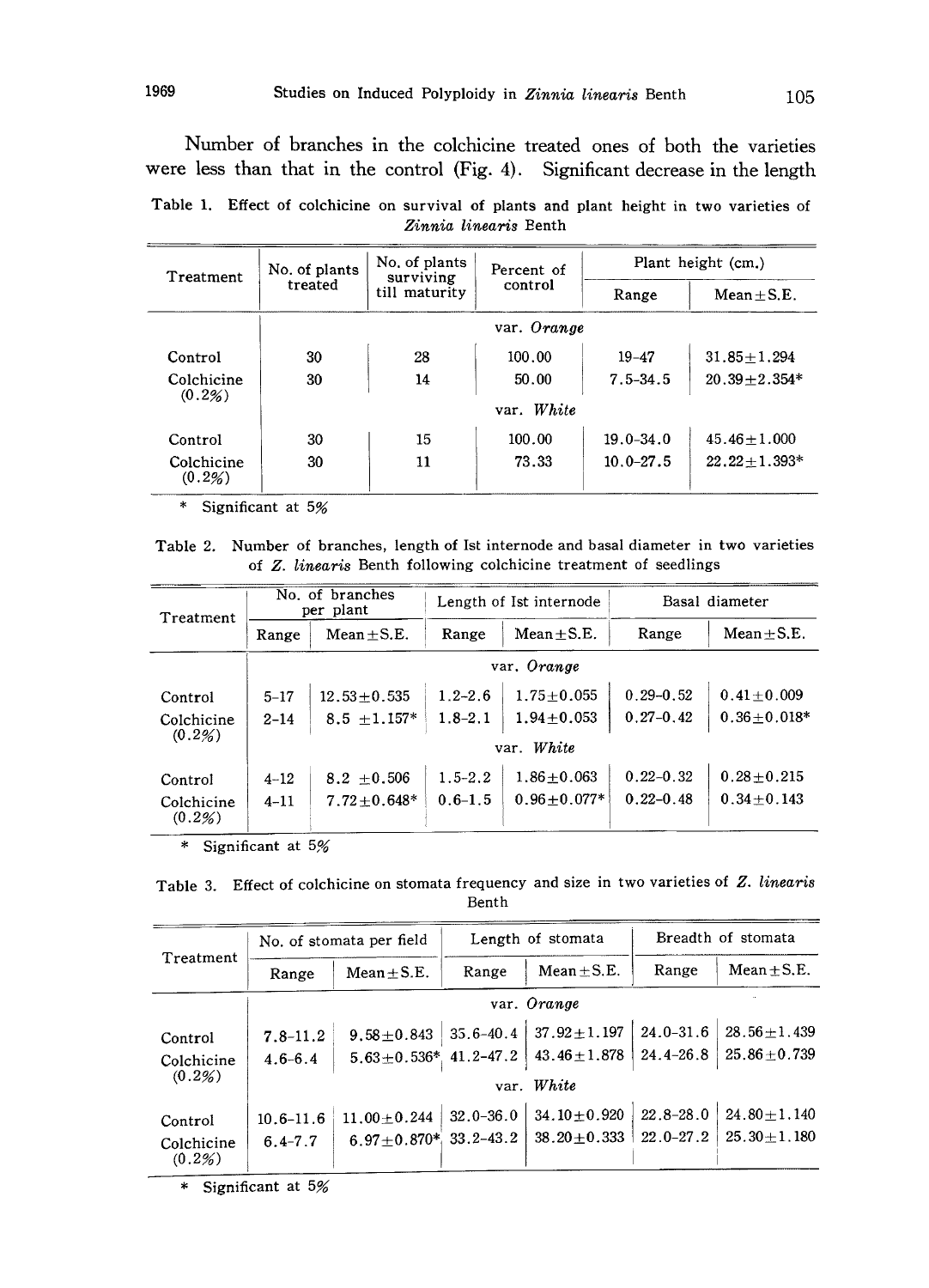of first internode was observed in the var. White, while basal diameter of the colchicine treated plants in the var. Orange was significantly higher than the control (Table 2, Figs. 5, 6).

It is evident from Table 3 that a significant decrease in the number of stomata per field was noticed in the colchicine treated plants of both the varieties. Increase in stomatal size was also noticed in the colchicine treated plants in the var. White, while the treated plants of the var. Orange showed



Figs. 16-19. 16, stomatal size in Z. linearis var. Orange (control).  $\times$  500 approx. 17, stomatal size in Z. linearis var. Orange (0.2%) colchicine).  $\times 500$  approx. 18, stomatal size in Z. linearis var. White (control).  $\times 500$  approx. 19, stomatal size in Z. linearis var. White  $(0.2\%$  colchicine).  $\times 500$  approx.

increase in length (Figs. 7-9, 16 -19).

Flower buds and flowers ap peared much later in the col chicine treated plants of the var. Orange in com parison with the control and flower size in the treated ones were also shorter than the control (Table 4, Figs. 10-12). In the var. White all the buds in the colchicine treated plants dried up

Table 4. Effect of colchicine on flowering and flower size in two varieties of Z. linearis Benth

| Treatment               | Ist date of budding<br>(days) |                   | Ist date of flowering<br>(days) |                   | Size of flowers (cm) |                |  |
|-------------------------|-------------------------------|-------------------|---------------------------------|-------------------|----------------------|----------------|--|
|                         | Range                         | $Mean + S.E.$     | Range                           | $Mean + S.E.$     | Range                | $Mean + S.E.$  |  |
|                         | var. Orange                   |                   |                                 |                   |                      |                |  |
| Control                 | $49 - 63$                     | $56.17 + 0.282$   | $59 - 73$                       | $67.03 \pm 1.216$ | $1.7 - 3.0$          | $2.8 + 0.056$  |  |
| Colchicine<br>$(0.2\%)$ | 62–76                         | $64.14 + 1.553*$  | $72 - 85$                       | $76.2 + 4.310$    | $1.5 - 2.2$          | $1.95 + 0.082$ |  |
|                         | var. White                    |                   |                                 |                   |                      |                |  |
| Control                 | 56-68                         | $66.35 + 1.034$   | 64-76                           | $72.68 + 1.037$   | $1.6 - 2.1$          | $1.86 + 0.040$ |  |
| Colchicine<br>(0.2%)    | $62 - 72$                     | $66.70 \pm 0.760$ |                                 |                   |                      |                |  |

Significant at 5%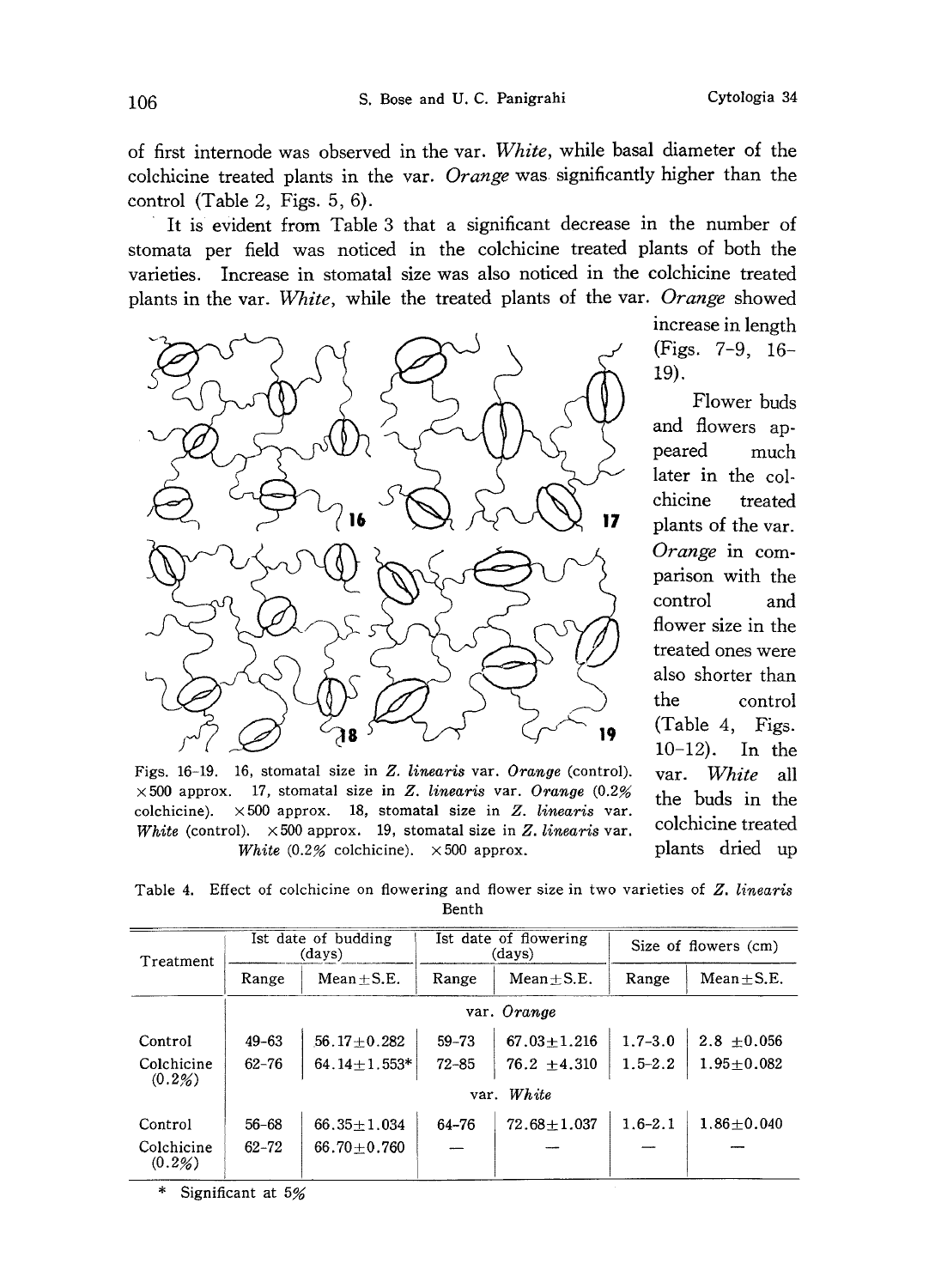before they came to flowering so no data could be secured i n this respect. A significant increase in pollen size and sterility was observed in the colchicine treated plants of the var. Orange in comparison with the control (Table 5, Figs. 13, 14, 20-22).

Table 5. Effect of colchicine on pollen size and sterility in two varieties of  $Z$ . *linear* Benth

| Treatment            |               | Pollen size $(\mu)$    | Pollen sterility $(\%)$ |                  |  |  |
|----------------------|---------------|------------------------|-------------------------|------------------|--|--|
|                      | Range         | $Mean + S.E.$<br>Range |                         | $Mean + S.E.$    |  |  |
|                      |               | var. Orange            |                         |                  |  |  |
| Control              | $16.8 - 20.6$ | $19.35 + 0.983$        | $22.2 - 28.5$           | $24.45 + 1.620$  |  |  |
| Colchicine<br>(0.2%) | $23.4 - 25.2$ | $24.40 + 0.424*$       |                         | $35.75 + 2.422*$ |  |  |
|                      | White<br>var. |                        |                         |                  |  |  |
| Control              | $20.0 - 20.2$ | $20.1 \pm 0.400$       | $13.6 - 20.0$           | $16.80 + 3.177$  |  |  |
| Colchicine<br>(0.2%) |               |                        |                         |                  |  |  |

Significant at 5%



Figs. 20-22. 22, fertile and sterile pollen in Z. linearis var. White (control).  $\times$  500 approx. 21, fertile and sterile pollen in Z. linearis var. Orange (control).  $\times 500$  approx. 22, fertile and sterile pollen in Z. linearis var. Orange  $(0.2%$  colchicine).  $\times 500$  approx.

Table 6. Effect of colchicine on fruit size (capitulum) and number of seeds (fruits) per fruit (capitulum) in two varieties of Z. linearis Benth

| Treatment            |                               | Size of fruit (capitulum) (cm) | No. of seeds (fruits) per capitulum |                |  |  |  |
|----------------------|-------------------------------|--------------------------------|-------------------------------------|----------------|--|--|--|
|                      | Range                         | $Mean + S.E.$                  | Range                               | $Mean + S.E.$  |  |  |  |
|                      | var. Orange                   |                                |                                     |                |  |  |  |
| Control              | $0.6 - 0.9$                   | $0.73 + 0.013$                 | $9 - 14$                            | $11.0 + 0.033$ |  |  |  |
| Colchicine           | $0.67 + 0.039$<br>$0.5 - 0.9$ |                                | $3 - 9$                             | $6.7 + 0.558*$ |  |  |  |
| (0.2%)               | var. White                    |                                |                                     |                |  |  |  |
| Control              | $0.6 - 0.9$                   | $0.71 + 0.03$                  | $9 - 13$                            | $11.1 + 0.433$ |  |  |  |
| Colchicine<br>(0.2%) |                               |                                |                                     |                |  |  |  |

Significant at 5%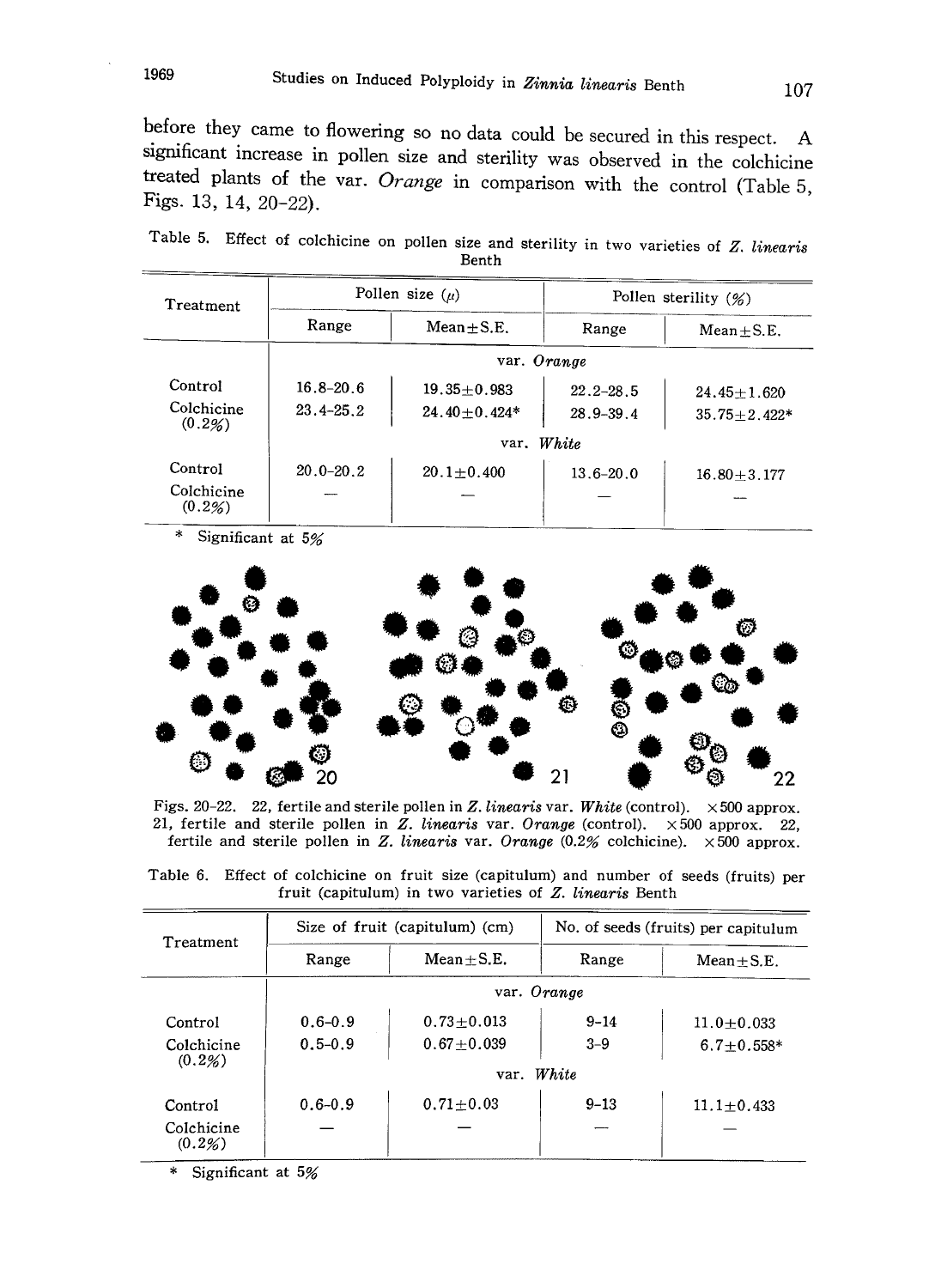

Figs. 23-34. 23, diakinesis showing 12 bivalents in Z. linearis var. Orange (control).  $\times 1000$  approx. 24, metaphase I showing 12 bivalents in Z. linearis var. Orange (control).  $\times 1000$  approx. 25, anaphase I showing n=12 chromosomes in each pole in Z. linearis var. Orange (control).  $\times 1000$  approx. 26, a tetrad from a control plant in Z. linearis var. Orange.  $\times 1000$  approx. 27, metaphase I showing 24 bivalents in Z. linearis var. Orange  $(0.2)$  colchicine).  $\times 1000$  approx. 28, another metaphase I showing 24 bivalents in Z. linearis var. Orange  $(0.2%$  colchicine).  $\times 1000$  approx. 29, anaphase I showing  $n=9$  at one pole and  $n=15$  at the other in Z. linearis var. Orange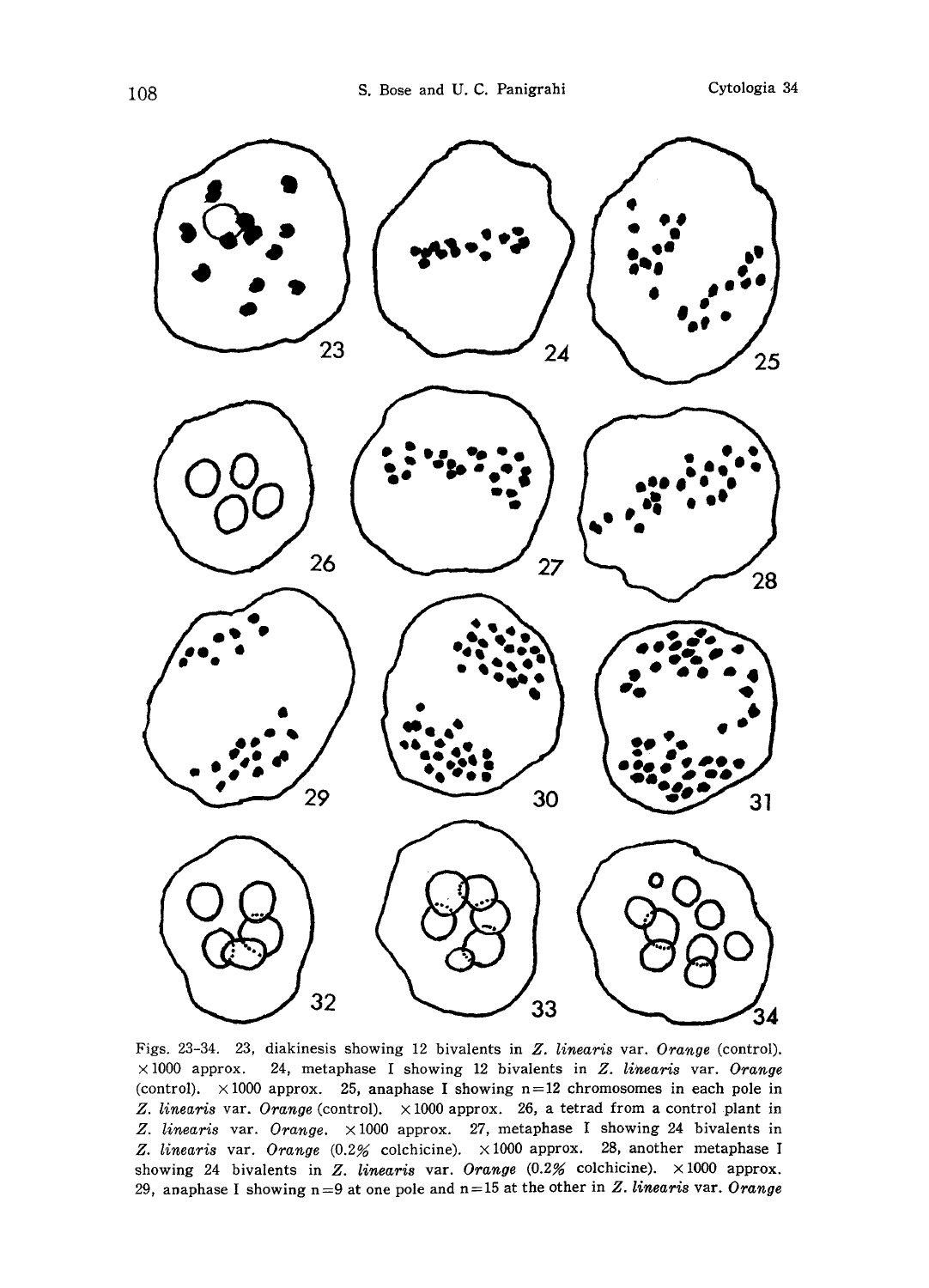Number of fruit (seed) set per capitulum in the control plants were<br>significantly, higher than the colchicine treated plants of the Co significantly, higher than the colchicine treated plants of the var. Orange. The size of capitulum, however, did not differ significantly among the control and the colchicine treated ones (Table 6 , Fig. 15).

Reciprocal crosses between control and colchicine treated plants showed that highest percentage of fruit set was found when control plants in the var. range was used as female parent and crossed with the colchicine treated ones while lowest percentage of fruit set was from colchicine treated pl ants of the var. Orange used as female parent and crossed with the control of the var. White.

Meiotic chromosome count from some of the control and colchicine treated ones in the var. Orange showed  $n=12$  chromosomes while  $n=24$  chromosomes were counted in a few of the colchicine treated ones. In addition to this, meiotic irregularities like unequal separation of chromosomes at anaphase I were noticed in some of the treated ones . Regular tetrad formation was noticed during pollen grain formation in the control ones while pentad , hexad and higher categories were observed in the treated ones , in addition to the tetrads (Figs. 23-34).

## **Discussion**

Studies on the effect of 0.2 percent colchicine on two varieties of Z. linearis revealed that the colchicine treated plants were shorter in height, number of stomata per field was less, stomata and pollen grains were bigger and pollen sterility was higher in comparison with the control. No flowers were, however, observed to be bigger in the colchicine treated ones in the var . Orange. In the var. White, 0.2% colchicine treatment affected flower formation in that all the buds dried up before coming to flowering stage .

Stomatal frequency and size, pollen sterility and irregularities in meiotic divisions have been taken as the criteria of juding polyploidy since it has not been possible to get meiotic chromosome count of most of the plants. Eigst and Dustin (1955) suggested that for the quick detection of polyploidy , slow growth of plants, thicker and darker green leaves, bigger size of stomata and pollen grains, high pollen sterility, bigger size of flowers and seeds should be taken into consideration. They, however, pointed out that detection of chromo some number in the colchicine treated ones and comparing them with the control was the most accurate test of the induction of polyploidy. Bali and Tandon (1957) observed that morphological changes, pollen sterility and pollen

(0.2% colchicine).  $\times$ 1000 approx. 30, metaphase II showing n=24 chromosomes in each nucleus in Z. linearis var. Orange  $(0.2\%$  colchicine).  $\times 1000$  approx. 31, another metaphase II stage showing  $n=24$  chromosomes in each nucleus in Z. linearis var. Orange (0.2% colchicine).  $\times$  1000 approx. 32, a cell showing pentad in Z. linearis var. Orange (0.2% colchicine).  $\times$ 1000 approx. 33, a cell showing hexad in Z. linearis var. Orange (0.2% colchicine).  $\times$ 1000 approx. 34, a cell showing nonad in Z. linearis var. Orange  $(0.2\%$  colchicine).  $\times 1000$  approx.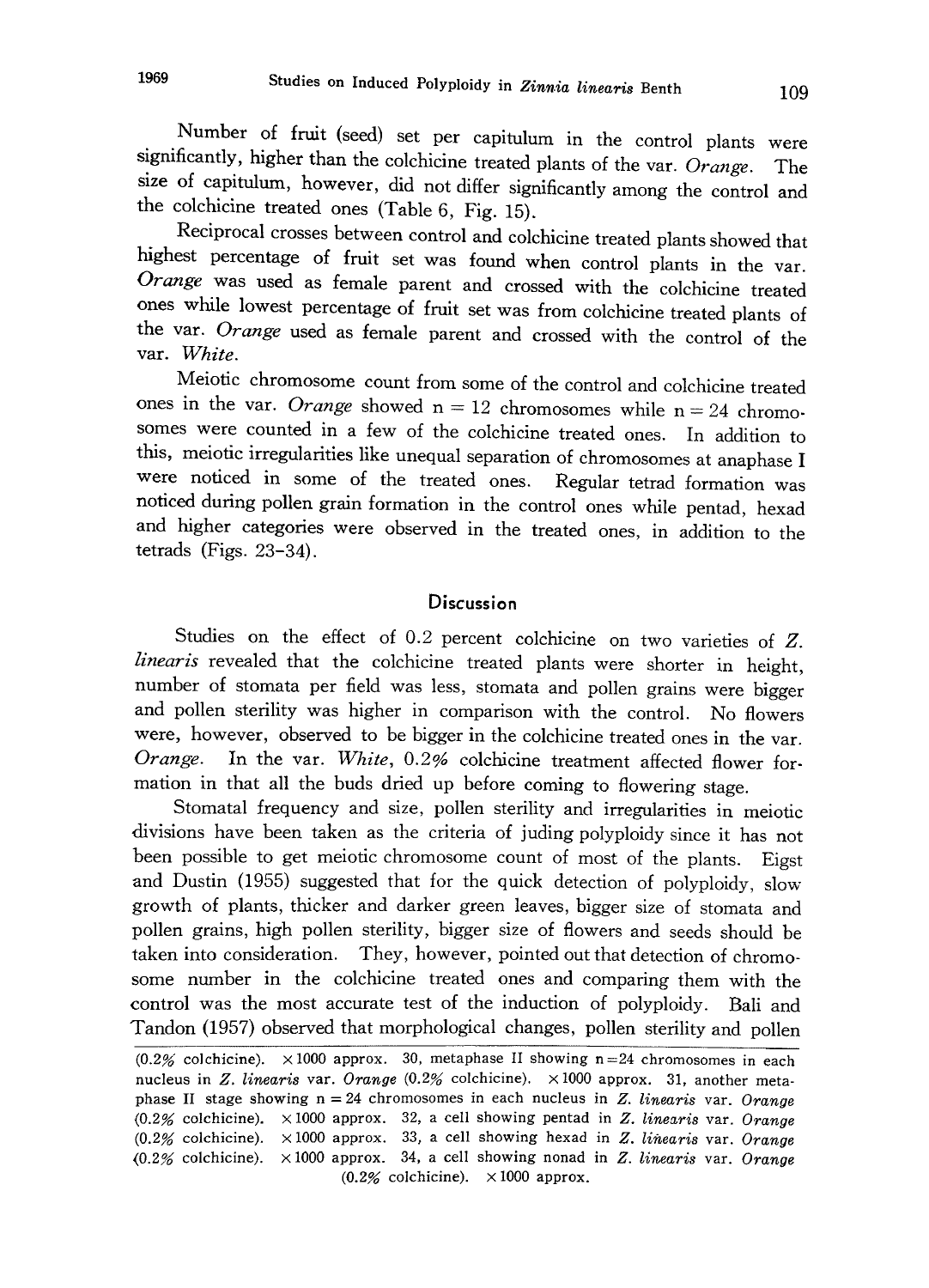size were more reliable criteria than stomatal size and frequency. It may be pointed out in this connection that Derman and Diller (1962) detected poly ploids on the basis of pollen size and leaf characters in Bunch grape. They marked 4-4 for plants with larger stomata and pollen grains and 2-4 for plants which had only larger pollen grains, i.e., internal polyploidy. They also pointed out that true detection of polyploidy rested with the counting of chromosomes.

So far as the effect of colchicine treatment on growth and development is concerned, Swanson (1957) suggested that the slow growth of the colchicine treated plants were due to physiological disturbances, decrease in auxin supply, slower rates of cell division and respiration. Dwarfing of plants has been attributed to physiological causes by Gunckel (1957) who also considered that cytological factors were associated with physiological changes. Sen and Vidyabhusan (1960) thought that increase in basal circumference could be attributed to the increase in the size of constituent cells and also to some extent to the wider medullary cavity. Skoog (1935) has explained the increase in the number of branches on the basis of destruction of auxin while it has been explained by others to be due to direct bud stimulation (Johnson, 1948). Dwarfing of plants and increase in the number of branches have also been observed by Bose and Hati (1966), Bose and Mukherjee (1966) and Bose and Mukherjee (1967) in their studies on different ornamental plants in this labo ratory.

The tetraploid number of  $n=24$  chromosomes observed in some of the colchicine treated plants in the var. Orange, gives lots of scope for continuing this study in the  $C_2$  generation and selecting promising types as has been the experience of Bose and Mukherjee (1967) in their study on the  $C_2$  generation in Impatiens balsamina.

### Summary

Apical growing regions of two varieties of Z. linearis, Orange and White, were treated with 0.2% colchicine for 12 hours (four hours daily for three days).

Survival of plants till maturity was less in colchicine treated ones than in the controls. Typical effects of colchicine like slow growth of plants during early stages of development, thicker, leathery and deformed leaves, shorter internode, increased basal circumference and more number of branches were observed in the treated plants in comparison with the control. In addition to this, colchicine treated ones of both the varieties had less number and bigger sizes of stomata in comparison with the control.

In the colchicine treated plants of the var. White all the buds dried up before the flowers opend while the control plants flowered and had seed for mation. Significant increase in pollen size and sterility was observed in the colchicine treated plants of the var. Orange in comparison with the control.